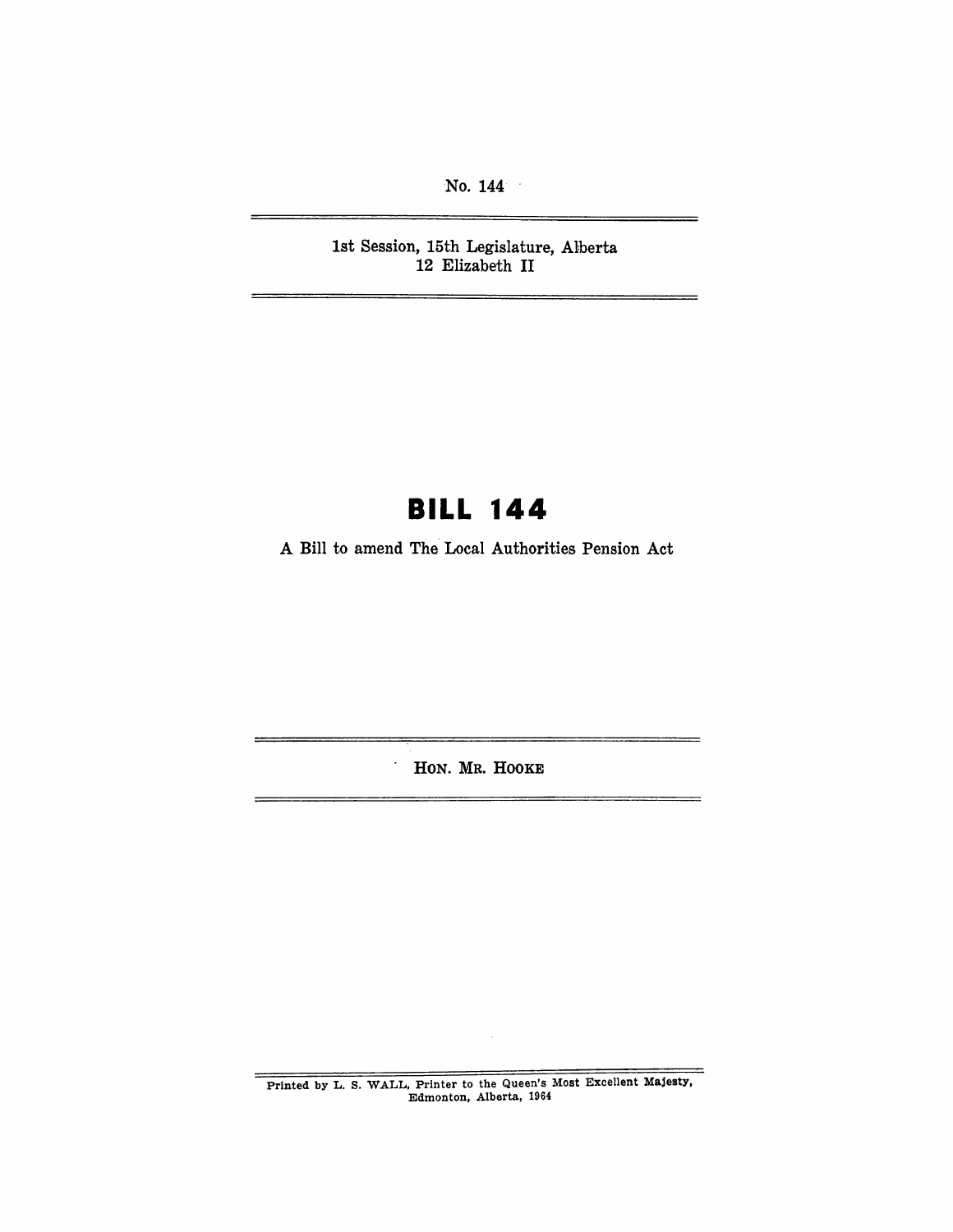#### **Explanatory Note**

**I.** The Local Authorities Pension Act (chapter 47 of the Statutes of Alberta, 1962) is amended. Section 7 presently reads:

<sup>17</sup>. The Board may, subject to the regulations, enter into reciprocal agreements with any body whose employees are subject to a retirement pension plan or a superannuation plan involving employee contributions to provide when a person moves

(a) from the employment of such body to the employment of a local authority, or<br>(b) from the employment of a local authority to the employment of<br>such body,<br>for the transfer of any pension or superannuation benefits to wh

**2.** Commencement of Act.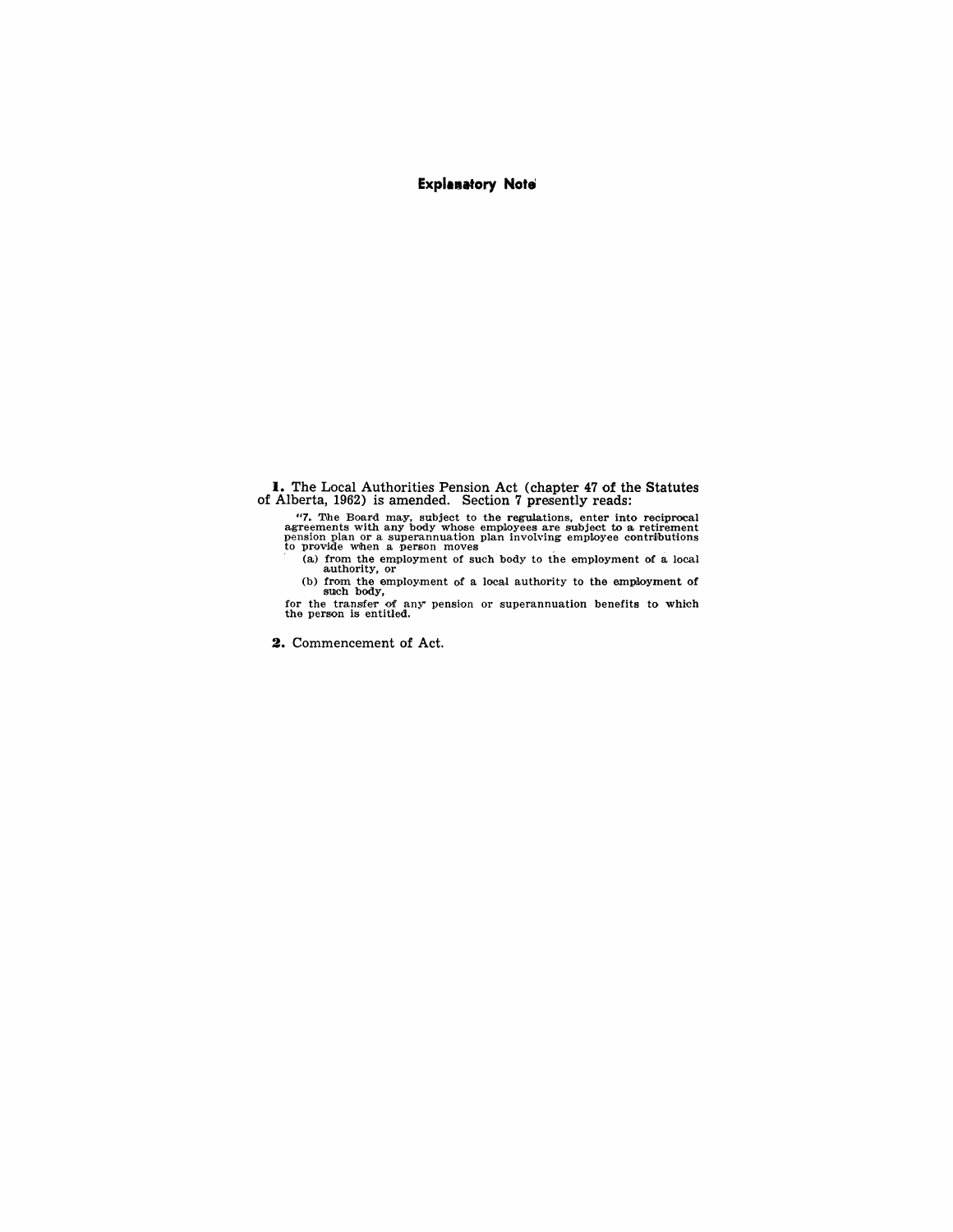# **BILL**

### No. 144 of 1964

An Act to amend The Local Authorities Pension Act

#### *(Assented to* , 1964)

HER MAJESTY, by and with the advice and consent of the Legislative Assembly of the Province of Allberta, enacts as follows:

*1. The Local Authorities Pension Act* is amended as to section 7 by adding after the words "employee contributions" the words ", and with any person who administers the pension plan on its behalf,".

2. This Act comes into force on the day upon which it is assented to.